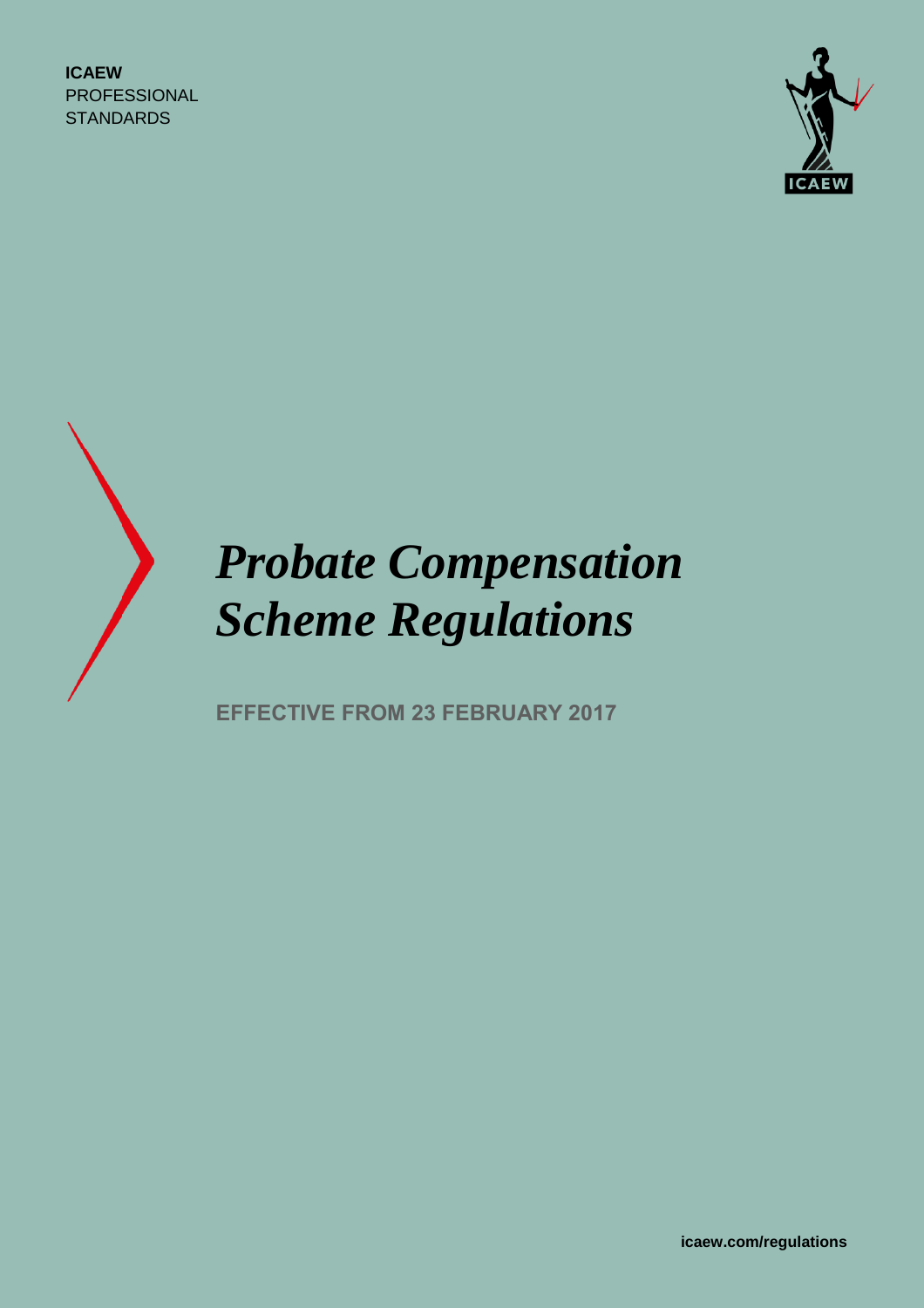### **1 GENERAL**

#### **Authority and commencement**

- 1.1. These *regulations* are made by the Council of *ICAEW*, pursuant to Clause 16 of the Supplemental Royal Charter of 1948. They came into force on 22 September 2014 and were amended on 23 February 2017.
- 1.2. Any notice or document may be served on *ICAEW* by sending it to:

Professional Conduct Department ICAEW Metropolitan House 321 Avebury Boulevard Milton Keynes MK9 2FZ

- 1.3. Subject as herein provided, any notice, decision, order or other document which needs to be served on any *applicant*, *firm* or *accredited probate firm* under these *regulations* will be delivered by hand, or sent by email, fax or post:
	- if it is delivered by hand to the addressee, service will take effect immediately; a.
	- b. if sent by email, it will be sent to the most recent email address given by the addressee and service will take effect immediately;
	- C. if sent by fax, it will be sent to the most recent fax number given by the addressee and service will take effect immediately; or
	- $d_{-}$ if sent by post, it will be sent to the latest address given by the addressee and service will take effect two business days after posting.
- 1.4. Any requirement of the *Probate Committee* under these *regulations* will be communicated in writing.

#### **Interpretation**

1.5. The words listed below shall have the meanings given:

| Accreditation            | The process by which <i>ICAEW</i> authorises or licenses<br>persons to undertake <i>probate work</i> in accordance with the<br>Probate Regulations.                                                                                                                                              |
|--------------------------|--------------------------------------------------------------------------------------------------------------------------------------------------------------------------------------------------------------------------------------------------------------------------------------------------|
| Accredited probate firm  | A firm authorised or licensed under <i>ICAEW</i> 's Probate<br>Regulations to conduct <i>probate work</i> .                                                                                                                                                                                      |
| Act                      | Legal Services Act 2007                                                                                                                                                                                                                                                                          |
| <b>Appeal Tribunal</b>   | The First-tier Tribunal established under the Tribunals,<br>Courts and Enforcement Act 2007.                                                                                                                                                                                                     |
| Applicant<br>Application | A person (including an individual or a body corporate) who<br>makes an <i>application</i> for a <i>grant</i> of compensation in<br>accordance with these regulations, but excluding a person<br>as set out in regulation 3.3.<br>A claim for the <i>grant</i> of compensation made in accordance |
|                          | with regulation 7.1.                                                                                                                                                                                                                                                                             |
| Authorised work          | Probate work                                                                                                                                                                                                                                                                                     |
|                          | Following a grant of probate or letters of<br>$\bullet$<br>administration, work undertaken in collecting in the<br>assets of an estate, settling the liabilities and<br>distributing the remainder in accordance with a will or<br>letters of administration.                                    |
| Employee                 | Anyone who carries out authorised work for an accredited<br><i>probate firm</i> but excluding a principal.                                                                                                                                                                                       |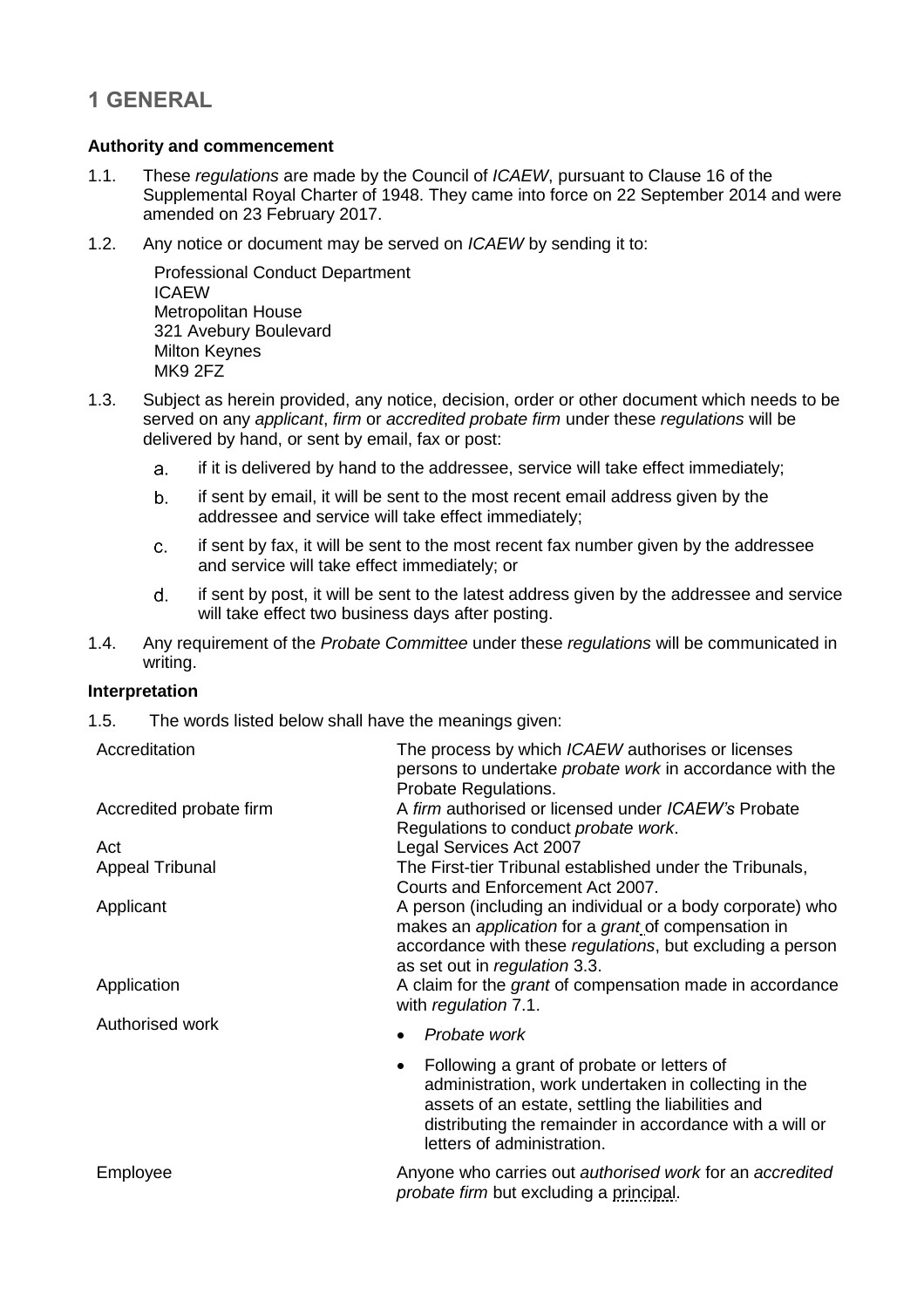| Firm<br>Grant                         | A <i>firm</i> includes a:<br>sole practice;<br>partnership;<br>٠<br>limited liability partnership; or<br>$\bullet$<br>body corporate.<br>The payment to an applicant in accordance with a<br>decision of the Probate Committee under regulation 3.                                                                                                                                                                                                                                                                                                                                                                                                                                                                 |
|---------------------------------------|--------------------------------------------------------------------------------------------------------------------------------------------------------------------------------------------------------------------------------------------------------------------------------------------------------------------------------------------------------------------------------------------------------------------------------------------------------------------------------------------------------------------------------------------------------------------------------------------------------------------------------------------------------------------------------------------------------------------|
| <b>ICAEW</b>                          | The Institute of Chartered Accountants in England and<br>Wales.                                                                                                                                                                                                                                                                                                                                                                                                                                                                                                                                                                                                                                                    |
| Principal<br><b>Probate Committee</b> | an individual in sole practice (where the firm is a sole<br>practice);<br>a person who is a partner (including both salaried and<br>equity partners) (where the firm is a partnership);<br>a member of a limited liability partnership (where the<br>$\bullet$<br>firm is a limited liability partnership);<br>a director (where the firm is a company);<br>$\bullet$<br>a member of the governing body (where the firm is an<br>$\bullet$<br>unincorporated body, other than a partnership); or<br>any individual or person who is held out as being a<br>$\bullet$<br>director, partner, member, or member of the governing<br>body.<br>The committee established under chapter 9 of the Probate<br>Regulations. |
|                                       |                                                                                                                                                                                                                                                                                                                                                                                                                                                                                                                                                                                                                                                                                                                    |
| <b>Probate Compensation Scheme</b>    | The scheme for the payment of grants made in<br>accordance with these regulations.                                                                                                                                                                                                                                                                                                                                                                                                                                                                                                                                                                                                                                 |
| Probate work                          | The preparation of papers to apply for a grant of probate<br>or letters of administration.                                                                                                                                                                                                                                                                                                                                                                                                                                                                                                                                                                                                                         |
| Regulations                           | These Probate Compensation Scheme Regulations, as<br>modified or amended from time to time.                                                                                                                                                                                                                                                                                                                                                                                                                                                                                                                                                                                                                        |

- 1.6. In these *regulations*, headings are for convenience only, and shall not affect interpretation.
- 1.7. In these *regulations* words importing the singular include the plural and vice versa. Words importing the masculine gender include the feminine and neuter. Words importing the neuter gender include both the masculine and feminine genders. These *regulations* will be governed by, and interpreted in accordance with, the laws of England and Wales.

#### **Administration of the scheme**

1.8. The *Probate Committee* is responsible for administering the *Probate Compensation Scheme* and for determining *applications* for compensation made under these *regulations*.

# **2 THE PROBATE COMPENSATION SCHEME**

- 2.1 These *regulations* apply to:
	- *accredited probate firms*;
	- *firms* that were previously *accredited* in accordance with the Probate Regulations and any reference to *accredited probate firms* shall include such *firms*; and
	- *applicants*.
- 2.2 An *accredited probate firm* must pay any levy for *ICAEW*'s *Probate Compensation Scheme* (whether a periodic contribution or special levy) as *ICAEW* may decide from time to time. This includes levies raised after the *firm's accreditation* has ceased but excludes levies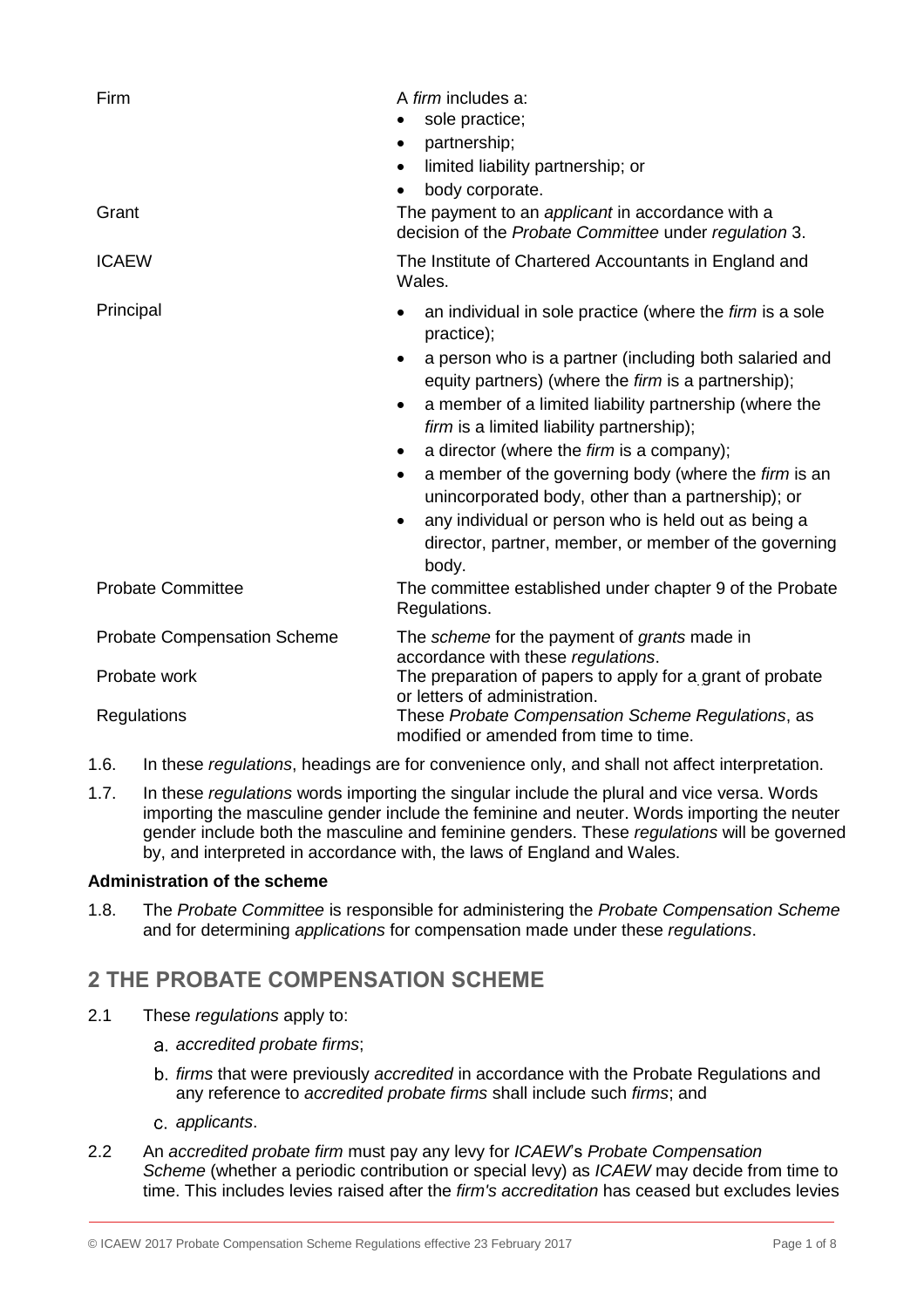relating to claims in respect of services provided by any *firm* wholly after the date of termination of the *firm's accreditation*.

- 2.3 *ICAEW* may invest any money which forms part of the *Probate Compensation Scheme* in any investments in which trustees may invest under the general power of investment in section 3 of the Trustee Act 2000 (as restricted by sections 4 and 5 of that Act).
- 2.4 *ICAEW* may insure, in relation to the *Probate Compensation Scheme*, for such purposes and on such terms as it considers appropriate.
- 2.5 *ICAEW* may borrow for the purposes of the *Probate Compensation Scheme* and charge investments which form part of the *Scheme* as security for borrowing by *ICAEW* for the purposes of the *Scheme*.
- 2.6 The *Probate Compensation Scheme* may be applied by *ICAEW* for the following purposes (in addition to the making of *grants* in respect of *applications* for compensation):
	- a. payment of premiums on insurance policies effected under *regulation* 2.4;
	- $b<sub>1</sub>$ repayment of money borrowed by *ICAEW* for the purposes of the *Probate Compensation Scheme* and payment of interest on any money so borrowed under *regulation* 2.5;
	- payment of any other costs, charges or expenses incurred by *ICAEW* in establishing,  $C_{-}$ investing, maintaining, protecting, administering or applying the *Probate Compensation Scheme*;
	- d. payment of any costs, charges or expenses incurred by the *ICAEW* in exercising its powers under Schedule 14 to the *Act* (intervention powers) or any intervention powers which it may have as an approved regulator under the *Act*;
	- payment of any costs or damages incurred by *ICAEW* or its employees, agents, any е. member, officer, and any member of the *Probate Committee*, as a result of proceedings against any of them for any act or omission made in good faith and in the exercise or purported exercise of any of their functions under these *regulations*.

#### **3 GRANTS FROM THE PROBATE COMPENSATION SCHEME**

- 3.1 A *grant* from the *Probate Compensation Scheme* is made wholly at the discretion of the *Probate Committee* and on such terms as the *Committee* deems appropriate. No person has a right to a *grant e*nforceable at law.
- 3.2 In particular and for the avoidance of doubt, the *Probate Committee* may only make a *grant* if, and to the extent that, funds are available in the *Scheme* at the time of the decision on whether to make a *grant*.
- 3.3 The *Probate Committee* will not make a *grant* in favour of an *applicant* which, if a body corporate or a registered charity, had an annual turnover in the last accounting year equal to, or exceeding, £1 million.
- 3.4 For a *grant* to be made from the *Probate Compensation Scheme*, an *applicant* must satisfy the *Probate Committee* that:
	- he has suffered loss in consequence of fraud or other dishonesty on the part of an a. *accredited probate firm* or of any *principal o*r *employee* of an *accredited probate firm*, in connection with their activities in the course of *authorised work*; or
	- b. he has suffered loss in consequence of a failure to account for money which was received by an *accredited probate firm*, or the *principal* or *employee* of an *accredited probate firm*, in connection with their activities in the course of *authorised work*.
- 3.5 A *grant* may be made, at the sole discretion of the *Probate Committee*, as an interim measure and on such terms as the *Probate Committee* deems appropriate.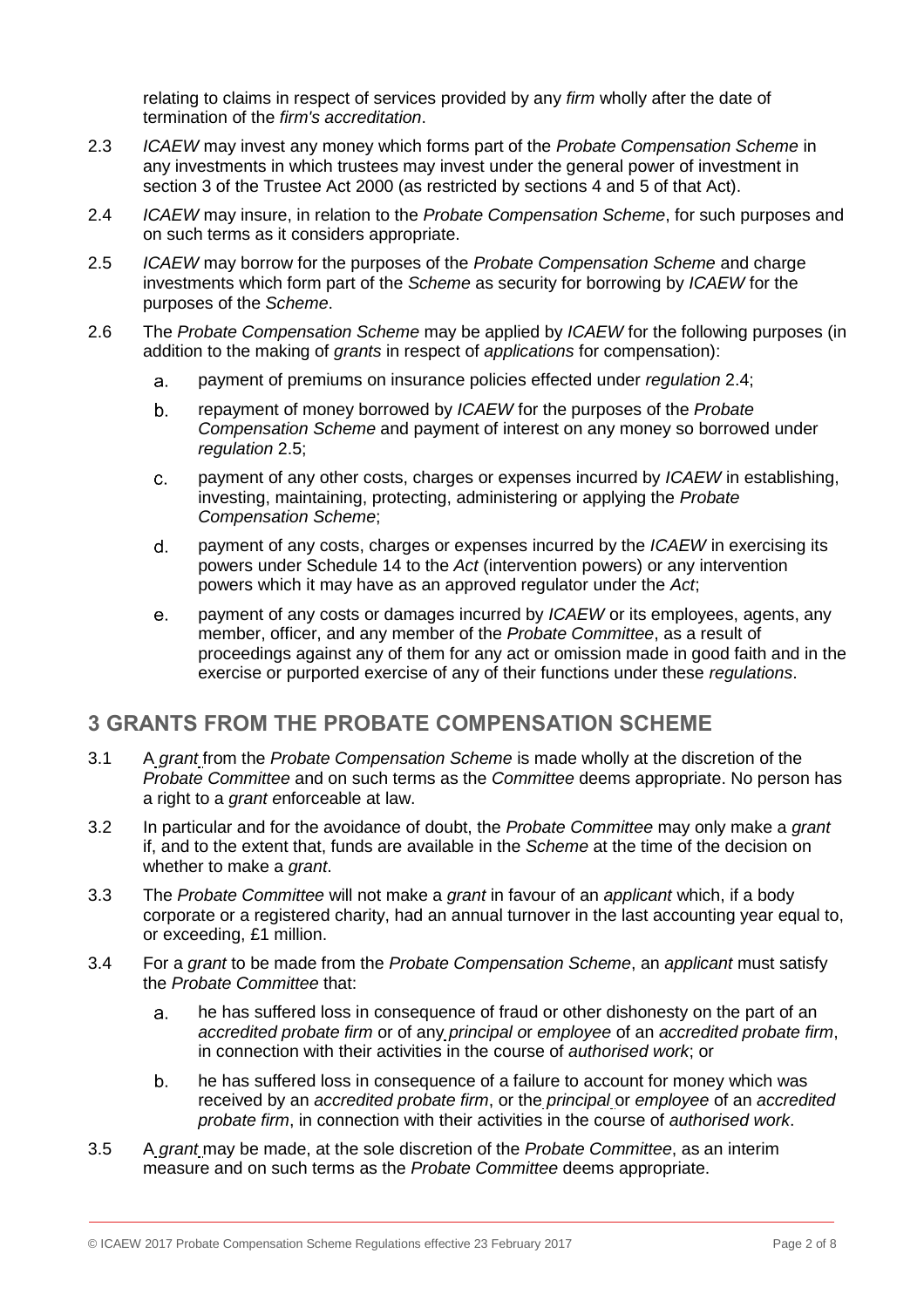# **4 GRANTS IN RESPECT OF PERSONS IN DEFAULT OF REGULATORY REQUIREMENTS**

- 4.1 At the absolute discretion of the *Probate Committee* a *grant* may be made even if at the time of the relevant act or default by the *accredited probate firm* or its *principal* or *employee*:
	- the *accreditation* of the *accredited probate firm* had ceased under regulation 2.22 of a. the Probate Regulations; or
	- $b<sub>1</sub>$ the *accreditation* of the *accredited probate firm* was suspended under chapter 10 of the Probate Regulations; or
	- $C_{-}$ the *principal o*r *employee* of the *accredited probate firm* was disqualified under chapter 5 of the Probate Regulations,

provided that the *Probate Committee* is reasonably satisfied that the *applicant* at that time was unaware of the cessation, suspension or disqualification.

## **5 CASES NOT COVERED BY THE PROBATE COMPENSATION SCHEME**

- 5.1 For the avoidance of doubt, a *grant* will not be made in respect of losses which:
	- are the personal debts of an *accredited probate firm* or a *principal* or *employee* of a. such a *firm a*nd where the facts would not otherwise give rise to an *application* to the *Probate Compensation Scheme*;
	- result from, but do not form part of, any misappropriation of, or failure to account for,  $b_{\cdot}$ money or money's worth;
	- result from the trading debts or liabilities of the *accredited probate firm*;  $C<sub>1</sub>$
	- $d_{-}$ amount to a claim for contractually agreed interest between the *applicant* and the *accredited probate firm*;
	- were not notified to the *Probate Committee* in accordance with *regulation* 7.1;  $e<sub>1</sub>$
	- f. result from activities of the *accredited probate firm* other than in its performance of *authorised work*;
	- arise solely by reason of professional negligence by an *accredited probate firm* or a g. *principal o*r *employee* of such a *firm*; or
	- arose at any time when the *firm* was not *accredited*, save for the circumstances set h. out in *regulation* 4.1.

#### **6 MULTI-PARTY AND MULTI-PROFESSION ISSUES**

- 6.1 Where the loss has been sustained as a result of the combined activities of more than one party (eg, an *accredited probate firm* conspires with a solicitor or is assisted by a negligent solicitor), the *Probate Committee* will consider the role of each contributing factor in causing the *applicant's* loss. The *Probate Committee* will base any *grant* on its assessment of that portion of the loss primarily attributable to the acts of the *accredited probate firm*. The *Probate Committee* may decide to make a *grant* on a pro-rata basis in accordance with its assessment of the importance of each contributing factor in the loss, or may reject an *application* in its entirety if it is of the opinion that the loss was primarily due to factors other than the fraud or dishonesty of the *accredited probate firm*, or its *principal(s)* or *employee(s),* or their failure to account for money which was received in connection with activities in the course of *authorised work.*
- 6.2 When an individual authorised by another approved regulator (as set out in Schedule 4 of the *Act*) is practising as the *principal* or *employee* of an *ICAEW accredited probate firm*, *ICAEW* may, in its absolute discretion, consider an *application* in respect of that individual's act or default.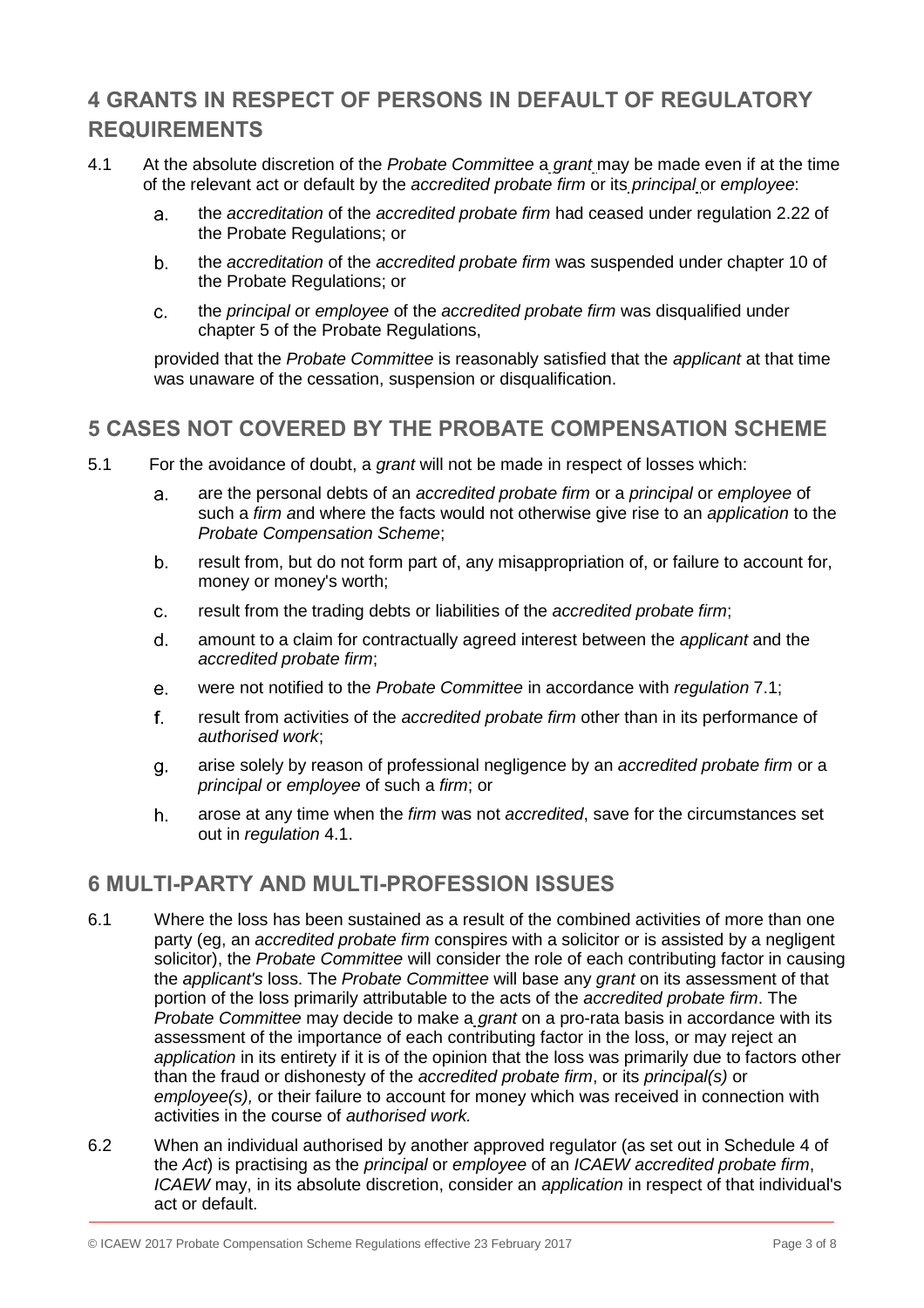# **7 APPLICATIONS: FORM AND TIME LIMIT**

7.1 Every *application* must be delivered to *ICAEW*, in such form as may from time to time be prescribed by *ICAEW*, within twelve months after the loss first came, or reasonably should have come, to the knowledge of the *applicant.* The *Probate Committee* may extend this period if satisfied that there are exceptional circumstances which justify the extension of the time limit.

## **8 DOCUMENTATION IN SUPPORT**

8.1 An *applicant* must provide such documentation as may be required by the *Probate Committee* including, when requested, a statement of truth. Failure to provide such documentation or to cooperate with the *Probate Committee* will be taken into account when determining the merits of the *application* and may be treated as a reason for withholding or reducing a *grant*.

### **9 EXHAUSTING OTHER REMEDIES**

- 9.1 A *grant* will be refused where:
	- a. the loss is an insured risk; or
	- b. in the reasonable opinion of the *Probate Committee*, the loss is capable of being made good by some other means.
- 9.2 A *grant* will be reduced where, and to the extent that:
	- part of the loss is an insured risk; or
	- b. in the reasonable opinion of the Probate Committee, part of the loss is capable of being made good by some other means.
- 9.3 In particular the *Probate Committee* may, before deciding whether to make a *grant* or the amount of a *grant*, require the *applicant* to:
	- pursue any civil remedy which may be available to the applicant in respect of the loss;
	- b. commence insolvency proceedings;
	- make a formal complaint to the Police in respect of any dishonesty on the part of the accredited probate firm or its principal(s) or employee(s); or
	- assist in the taking of any action against the accredited probate firm or its principal(s) or employee(s).
- 9.4 If a *grant* is made (whether under *regulation* 3.5 or otherwise) before requiring the *applicant* to resort to other means of recovery, such *grant* will be made repayable to *ICAEW* in the event (and to the extent) that losses are recovered by such other means.

#### **10 NOTICE TO ACCREDITED FIRM**

- 10.1 The *Probate Committee* shall not make a *grant u*nless:
	- a communication has been sent to the *accredited probate firm* at its last known a. correspondence address, as set out in *Regulation* 1.3, or to its representative informing the *accredited probate firm* of the nature of the *application*; and
	- b. at least eight days have elapsed since the date of receipt of such communication which, notwithstanding *Regulation* 1.3, shall be regarded as the day following the date of the communication.
- 10.2 If it appears to the *Probate Committee* that any communication sent under *Regulation* 10.1 will not come to the attention of the *accredited probate firm* or its representative, then the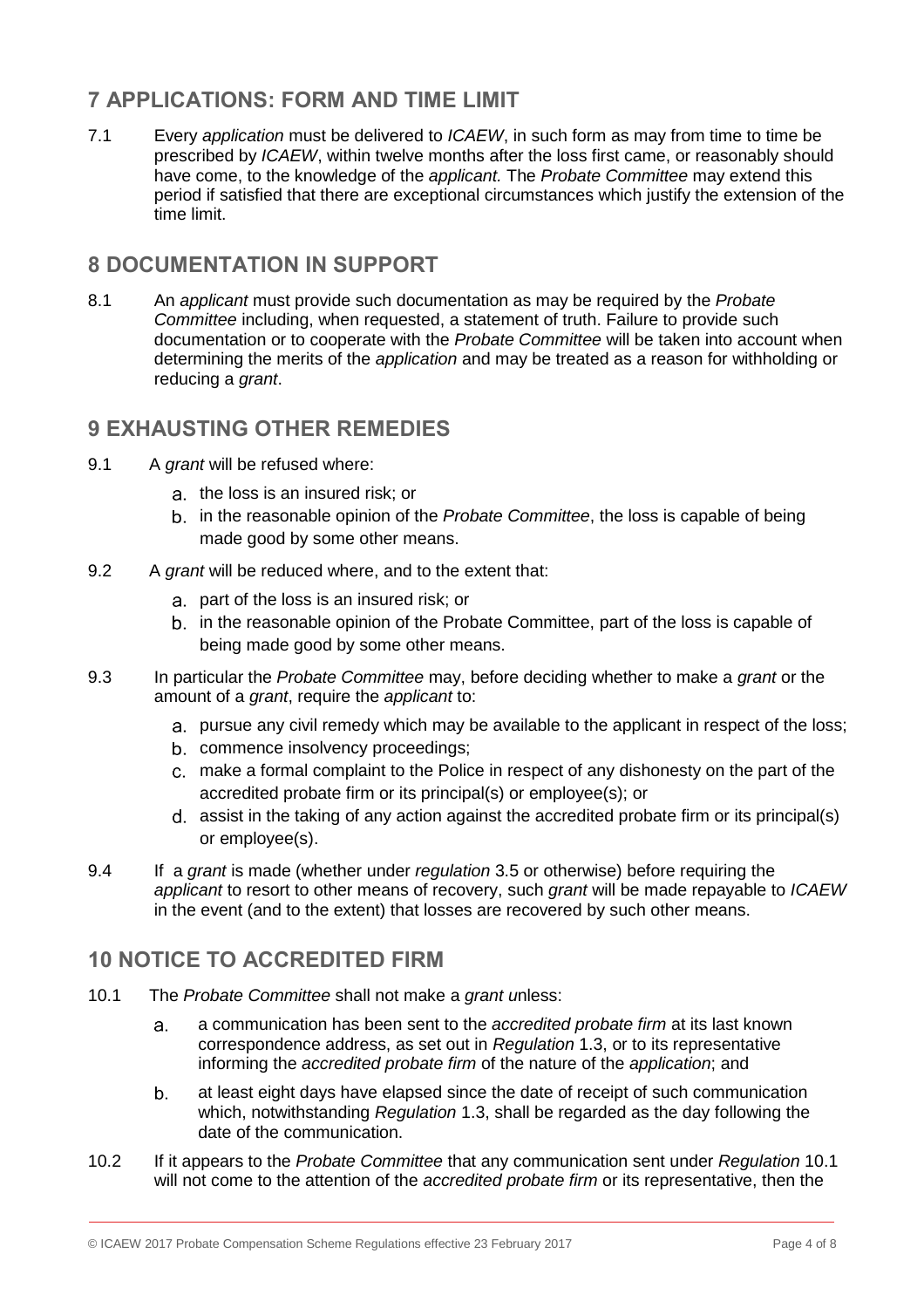*Probate Committee* may make a *grant* notwithstanding failure to comply with the provisions of this *regulation*.

#### **11 COSTS**

#### **Litigation costs**

- 11.1 Where an *applicant* intends to institute or has already instituted civil proceedings for recovery of his loss and wishes to apply for a *grant* in respect of the costs of the proceedings, the *Probate Committee* will not consider making or increasing a *grant* in respect of such costs unless:
	- a. they can be shown to be proportionate to the loss and the amount likely to be recovered; or
	- b. the proceedings are/were necessary for the making of the *application* for a *grant*.

#### **Application costs**

11.2 Where a *grant* is made, the *Probate Committee* may, in its absolute discretion, consider an *application* for a further *grant* in respect of any reasonable fees payable by the *applicant* to any professional adviser, provided that such costs were incurred wholly, necessarily and exclusively in connection with the preparation, submission and proof of the *application*.

#### **12 MAXIMUM PAYMENT**

- 12.1 Subject to *regulation* 12.2 the maximum total amount that may be granted pursuant to *applications* under this *scheme* in respect of *authorised work* in connection with any single estate is limited to £500,000 (exclusive of any interest payable under *regulation* 17.1).
- 12.2 The maximum amount which the *Probate Committee* may determine shall be paid out of the *Probate Compensation Scheme* in any calendar year shall be:
	- the amount determined by the *Probate Committee* which may be expected not to a. cause the *grants* payable in that year to exceed £5,000,000; plus
	- b. the amount of any money recovered in that year by the *Probate Compensation Scheme*, net of VAT (if applicable), pursuant to the provisions of *regulation* 13.1 and available for payment in that year; plus
	- the amount of any sums so recovered in previous years and not disbursed and which  $C<sub>1</sub>$ are available for payment in the relevant year, net of VAT (if applicable).

Accordingly if, in the course of any such calendar year, it appears to the *Probate Committee*, in its absolute discretion, that the total of such amounts is otherwise likely to be exceeded in that calendar year, then in the remainder of that calendar year it shall not determine that the full amount shall be paid in respect of any *application*, but shall secure, as far as it reasonably can, that all *grants* it thereafter determines shall be made, taking into consideration any *grant* on account, are abated rateably one with another.

- 12.3 Where the *Probate Committee* has abated a *grant* under 12.2 it may, in its absolute discretion, at the end of the financial year of *ICAEW* in which the initial *grant* was made (the Grant Year) determine whether or not:
	- the balance of the amount stated in the *application* or a part thereof; and a.
	- b. interest on such balance;

should be paid in the next following year of *ICAEW* (the Following Year) and any such further *grant* shall be made out of funds available to the *Probate Committee* for the Following Year as provided in *regulation* 12.2.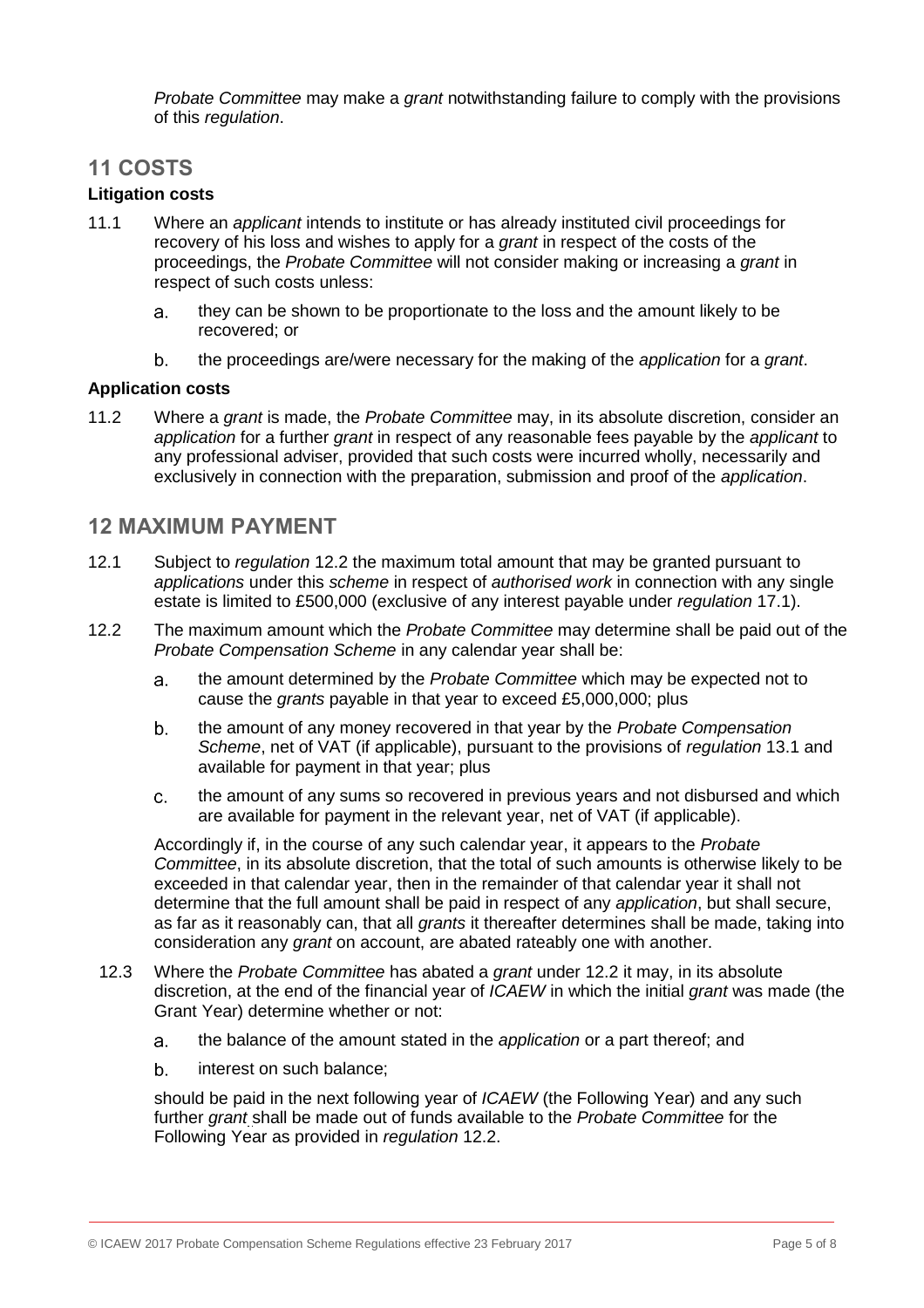# **13 RECOVERY AND SUBROGATION**

13.1 Where a *grant* is made otherwise than by way of loan, or where a *grant* is made by way of a loan and repayment of the loan is waived or otherwise the borrower has failed to repay part or all of the loan, *ICAEW* shall be subrogated to the rights and remedies of the person to whom or on whose behalf the *grant* is made (the recipient) to the extent of the amount of the *grant*. In such event the recipient shall if required by *ICAEW* whether before or after the making of a *grant* and upon *ICAEW* giving to the recipient a sufficient indemnity against costs, prove in any insolvency and/or winding-up of the *accredited probate firm* and/or sue for recovery of the loss in the name of the recipient but on behalf of *ICAEW*. The recipient shall also comply with all proper and reasonable requirements of *ICAEW* for the purpose of giving effect to *ICAEW*'s rights and shall permit *ICAEW* to have conduct of such proceedings.

#### **14 REDUCTION IN GRANTS**

14.1 Where an *applicant* or the *applicant's* servant or agent has contributed to the loss as a result of his activities, omissions or behaviour whether before, during or after the event giving rise to the *application*, the *Probate Committee* may, in the exercise of its absolute discretion and to the extent that it considers that such activity, omission or behaviour has contributed to the loss, reduce the amount of any *grant* or reject the *application* in its entirety.

#### **15 DEDUCTION FROM GRANTS**

- 15.1 The *Probate Committee* may deduct from any *grant* the fees that would have been payable by the *applicant* to the *accredited probate firm* so that the *applicant* will not be in a better position by reason of a *grant* than he would otherwise have been in had the loss not occurred.
- 15.2 The *Probate Committee* may deduct from any *grant* all monies already recovered by an *applicant* and monies which in its reasonable opinion either will be or should have been recovered.

## **16 REFUSAL OF AN APPLICATION**

- 16.1 If the *Probate Committee* refuses to make a *grant* of either the whole or part of the amount applied for, the *applicant* will be informed in writing of the reasons for the decision.
- 16.2 If an *application* is refused in whole or in part, a further *application* for the same loss (or loss which includes the same loss) may not be made unless, in the reasonable opinion of the *Probate Committee*, it is supported by substantial new relevant evidence, information or submissions in which case *ICAEW* may, in its absolute discretion, consider a renewed *application*.

#### **17 INTEREST**

- 17.1 The *Probate Committee* may in its absolute discretion pay interest to an *applicant* on a *grant*  of compensation. Any interest shall accrue from a date three calendar months after the date on which all information necessary to determine the *application* was provided by the *applicant* to the *Probate Committee*.
- 17.2 Any interest payable under *regulation* 17.1 shall be simple interest paid at a rate which is applied by HMRC in respect of Income Tax repayments.